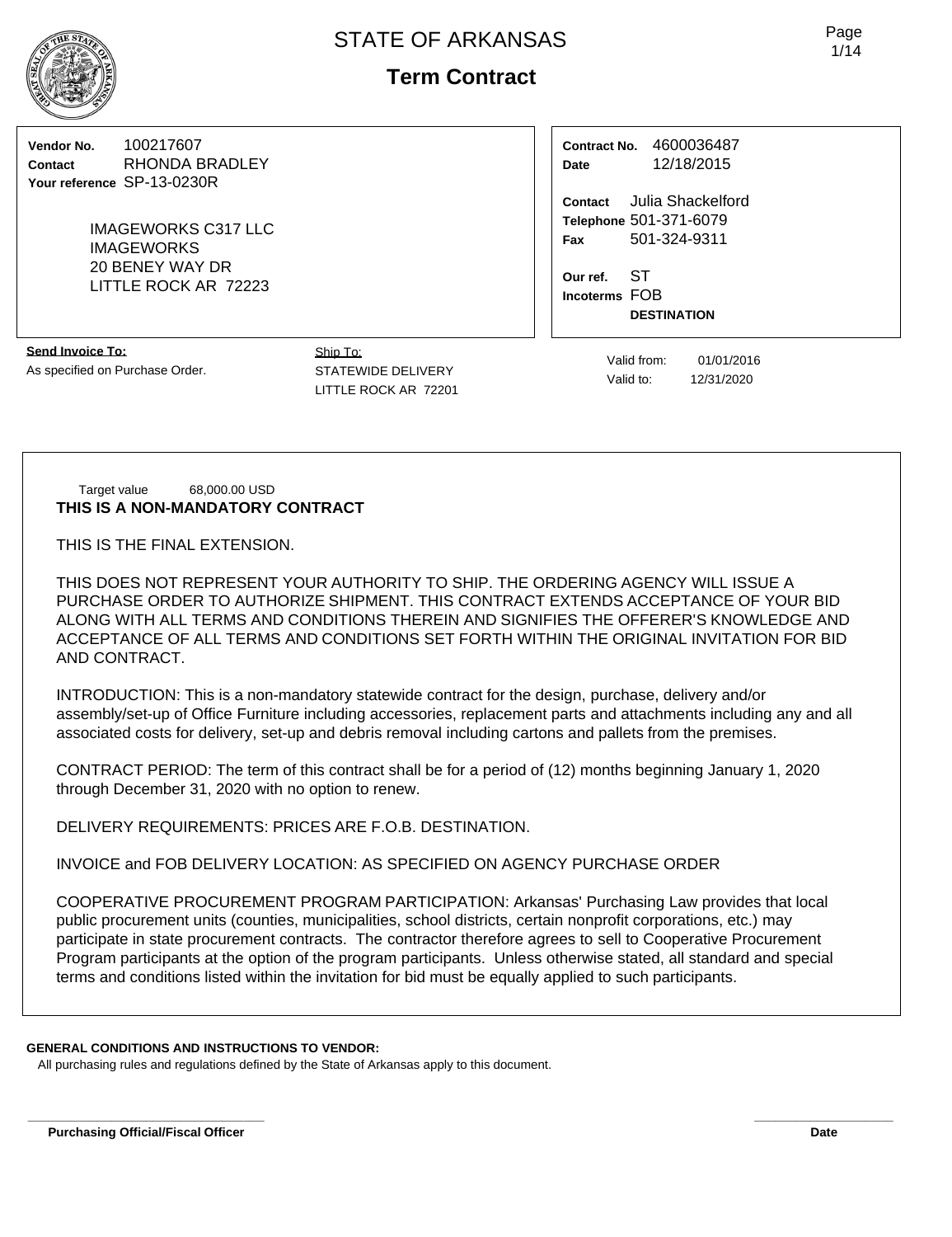

**Vendor No.** 100217607 **Contact** RHONDA BRADLEY **Your reference** SP-13-0230R

**Contract No.** 4600036487 **Date** 12/18/2015 **Our reference** ST

| Item | <b>Material/Description</b>                         | <b>Target QtyUM</b> |          | <b>Unit Price</b> | <b>Amount</b> |
|------|-----------------------------------------------------|---------------------|----------|-------------------|---------------|
| 0001 | 10131663<br>TABLE SCHOOL CAFETERIA                  | 2,000.00            | Lump Sum | 1.00              | \$2,000.00    |
| 0002 | 10131672<br><b>CHAIR CAFETERIA</b>                  | 2,000.00            | Lump Sum | 1.00              | \$2,000.00    |
| 0003 | 10131626<br>BED/BUNK DORMITORY/HOSPITALITY          | 2,000.00            | Lump Sum | 1.00              | \$2,000.00    |
| 0004 | 10131627<br><b>DESK DORMITORY/HOSPITALITY</b>       | 2,000.00            | Lump Sum | 1.00              | \$2,000.00    |
| 0005 | 10131628<br>WARDROBE/STORAGE DORMITORY/HOSPITALITY  | 2,000.00            | Lump Sum | 1.00              | \$2,000.00    |
| 0006 | 10131666<br>SHELVING FILING HIGH DENSITY            | 2,000.00            | Lump Sum | 1.00              | \$2,000.00    |
| 0007 | 10131667<br><b>FILING LATERAL/VERTICAL</b>          | 2,000.00            | Lump Sum | 1.00              | \$2,000.00    |
| 0008 | 10131668<br>FILING MOVABLE ISLE/ROTARY              | 2,000.00            | Lump Sum | 1.00              | \$2,000.00    |
| 0009 | 10131676<br>ACCESSORIES FREESTANDING CASEGOODS      | 3,000.00            | Lump Sum | 1.00              | \$3,000.00    |
| 0010 | 10131677<br>DESK FREESTANDING CASEGOODS             | 2,000.00            | Lump Sum | 1.00              | \$2,000.00    |
| 0011 | 10131678<br>SHELVING FREESTANDING CASEGOODS         | 2,000.00            | Lump Sum | 1.00              | \$2,000.00    |
| 0012 | 10131679<br>TABLE FREESTANDING CASEGOODS CONF/TRAIN | 2,000.00            | Lump Sum | 1.00              | \$2,000.00    |
| 0013 | 10131669<br>SHELVING/BOOK CARTS LIBRARY             | 2,000.00            | Lump Sum | 1.00              | \$2,000.00    |
|      |                                                     |                     |          |                   |               |

**GENERAL CONDITIONS AND INSTRUCTIONS TO VENDOR:**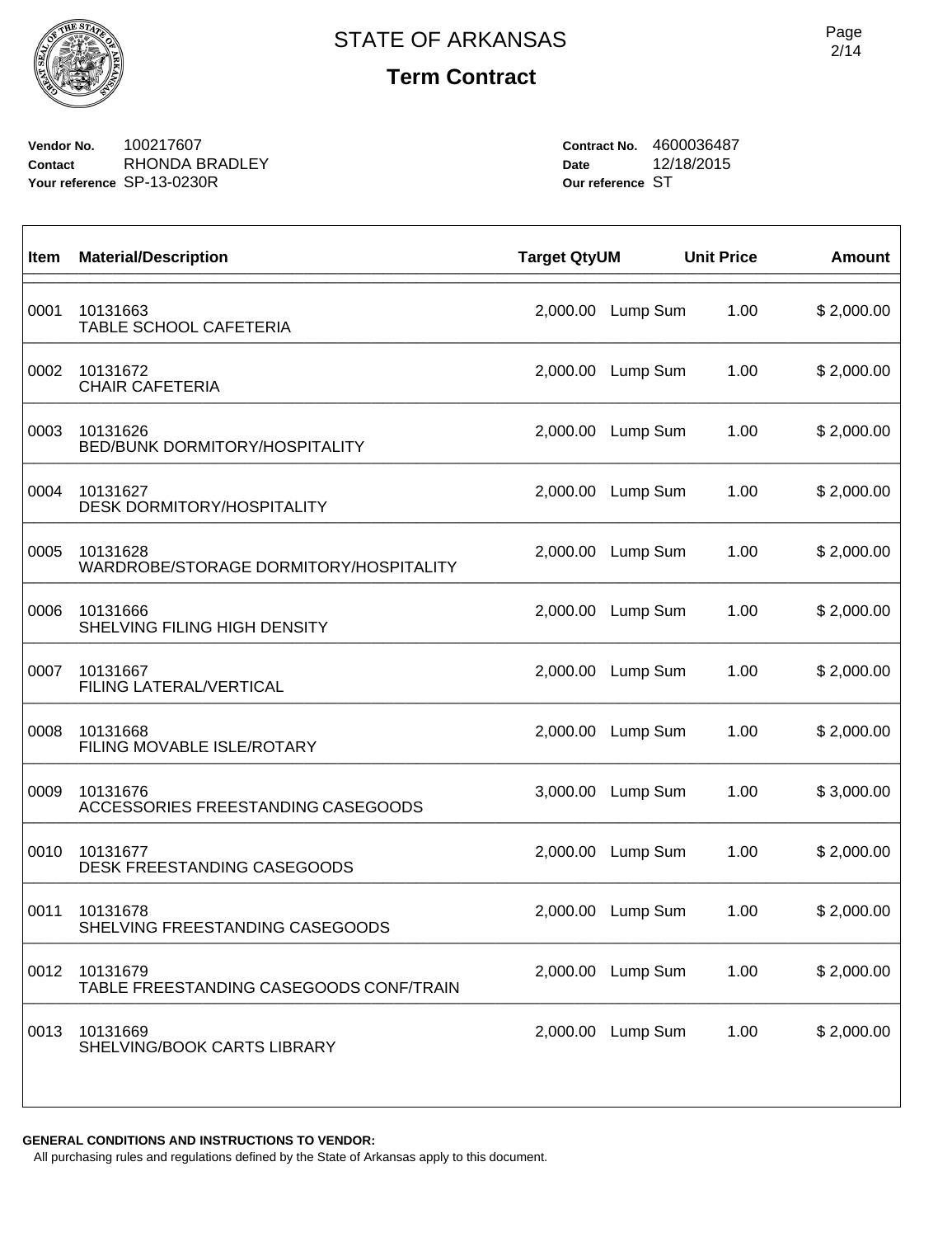

**Vendor No.** 100217607 **Contact** RHONDA BRADLEY **Your reference** SP-13-0230R

**Contract No.** 4600036487 **Date** 12/18/2015 **Our reference** ST

| Item | <b>Material/Description</b>                 | <b>Target QtyUM</b> |          | <b>Unit Price</b> | <b>Amount</b> |
|------|---------------------------------------------|---------------------|----------|-------------------|---------------|
| 0014 | 10131670<br><b>CARREL STUDY LIBRARY</b>     | 2,000.00            | Lump Sum | 1.00              | \$2,000.00    |
| 0015 | 10131671<br><b>TABLE/CHAIR LIBRARY</b>      | 2,000.00            | Lump Sum | 1.00              | \$2,000.00    |
| 0016 | 10131673<br>ACCESSORIES LOUNGE/RECEPTION    | 3,000.00            | Lump Sum | 1.00              | \$3,000.00    |
| 0017 | 10131674<br><b>SEATING LOUNGE/RECEPTION</b> | 2,000.00            | Lump Sum | 1.00              | \$2,000.00    |
| 0018 | 10131675<br><b>TABLE LOUNGE/RECEPTION</b>   | 2,000.00            | Lump Sum | 1.00              | \$2,000.00    |
| 0019 | 10131629<br>DESK SCHOOL ADMIN/TEACHER       | 2,000.00            | Lump Sum | 1.00              | \$2,000.00    |
| 0020 | 10131660<br>DESK SCHOOL STUDENT             | 2,000.00            | Lump Sum | 1.00              | \$2,000.00    |
| 0021 | 10131662<br>TABLE SCHOOL CLASSROOM ACTIVITY | 2,000.00            | Lump Sum | 1.00              | \$2,000.00    |
| 0022 | 10131665<br><b>SEATING SCHOOL</b>           | 2,000.00            | Lump Sum | 1.00              | \$2,000.00    |
| 0023 | 10131680<br><b>SEATING ERGO/TASK</b>        | 2,000.00            | Lump Sum | 1.00              | \$2,000.00    |
| 0024 | 10131681<br>SEATING EXECUTIVE/MANAGEMENT    | 2,000.00            | Lump Sum | 1.00              | \$2,000.00    |
| 0025 | 10131682<br>SEATING FIXED/RAIL AUDITORIUM   | 2,000.00            | Lump Sum | 1.00              | \$2,000.00    |
| 0026 | 10131683<br><b>SEATING SIDE/STACK</b>       | 2,000.00            | Lump Sum | 1.00              | \$2,000.00    |
| 0027 | 10131685<br>ACCESSORIES MODULAR SYSTEMS     | 3,000.00            | Lump Sum | 1.00              | \$3,000.00    |

**GENERAL CONDITIONS AND INSTRUCTIONS TO VENDOR:**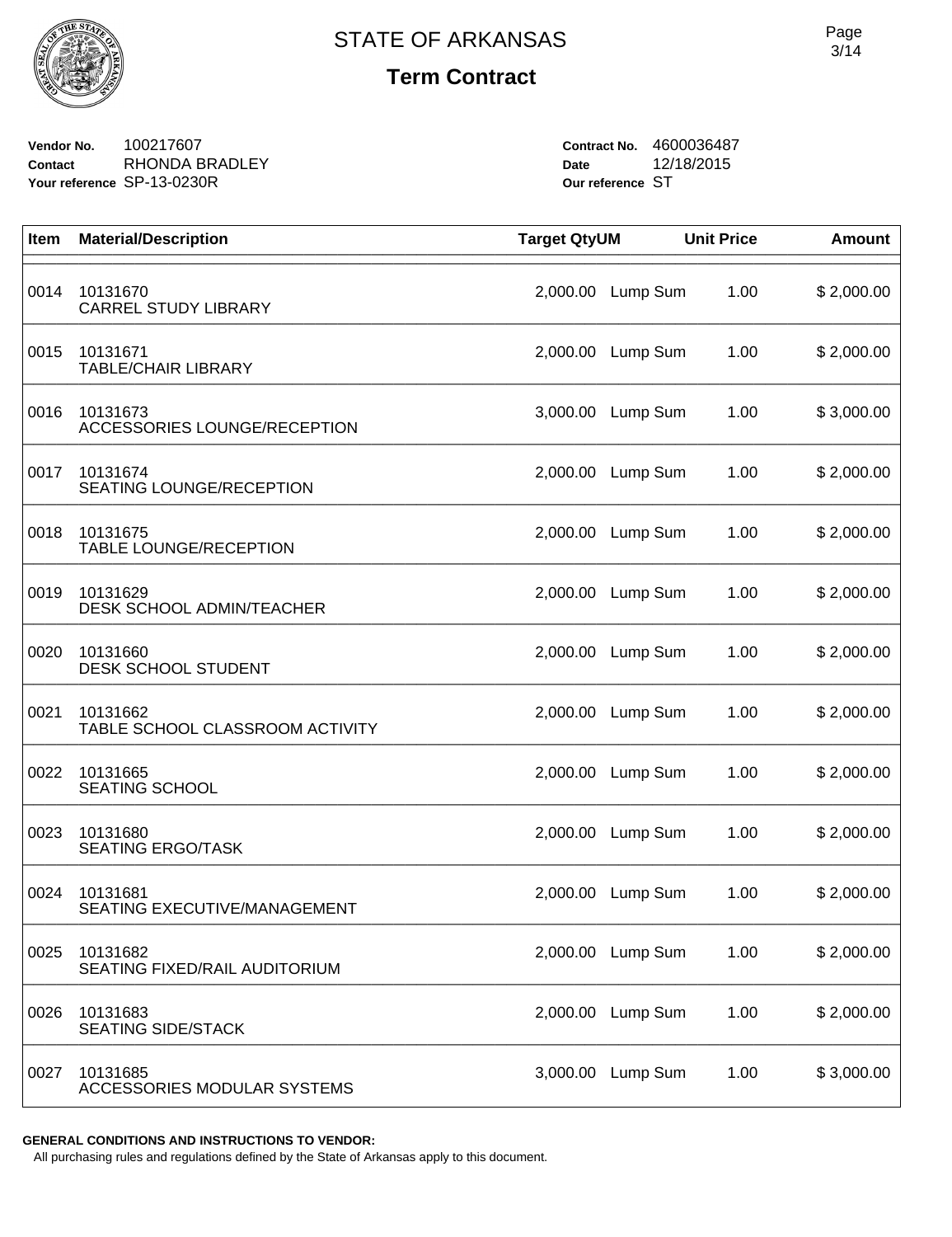

**Vendor No.** 100217607 **Contact** RHONDA BRADLEY **Your reference** SP-13-0230R

**Contract No.** 4600036487 **Date** 12/18/2015 **Our reference** ST

| <b>Item</b> | <b>Material/Description</b>                   | <b>Target QtyUM</b>        |                   | <b>Unit Price</b> | <b>Amount</b> |
|-------------|-----------------------------------------------|----------------------------|-------------------|-------------------|---------------|
| 0028        | 10131686<br>WALL MODULAR SYSTEMS FULL HEIGHT  | 2,000.00                   | Lump Sum          | 1.00              | \$2,000.00    |
| 0029        | 10131687<br>FRAME/TILE MODULAR SYSTEMS        | 2,000.00                   | Lump Sum          | 1.00              | \$2,000.00    |
| 0030        | 10131688<br>PANEL MODULAR SYSTEMS             |                            | 2,000.00 Lump Sum | 1.00              | \$2,000.00    |
| 0031        | 10131689<br>DESKING OPEN PLAN MODULAR SYSTEMS | 1,000.00                   | Lump Sum          | 1.00              | \$1,000.00    |
| 0035        | 10131624<br>DESK SPECIALTY TECHNOLOGY SUPPORT | 2,000.00                   | Lump Sum          | 1.00              | \$2,000.00    |
| 0036        | 10131621<br>SUPPORT, KEYBOARD, TECHNOLOGY     | 1,000.00                   | Lump Sum          | 1.00              | \$1,000.00    |
| 0037        | 10131622<br>LIGHTING TECHNOLOGY SUPPORT       | 500.00                     | Lump Sum          | 1.00              | \$500.00      |
| 0038        | 10131623<br>MONITOR ARM TECHNOLOGY SUPPORT    | 500.00                     | Lump Sum          | 1.00              | \$500.00      |
|             |                                               | <b>Estimated Net Value</b> |                   |                   | 68,000.00     |
|             |                                               |                            |                   |                   |               |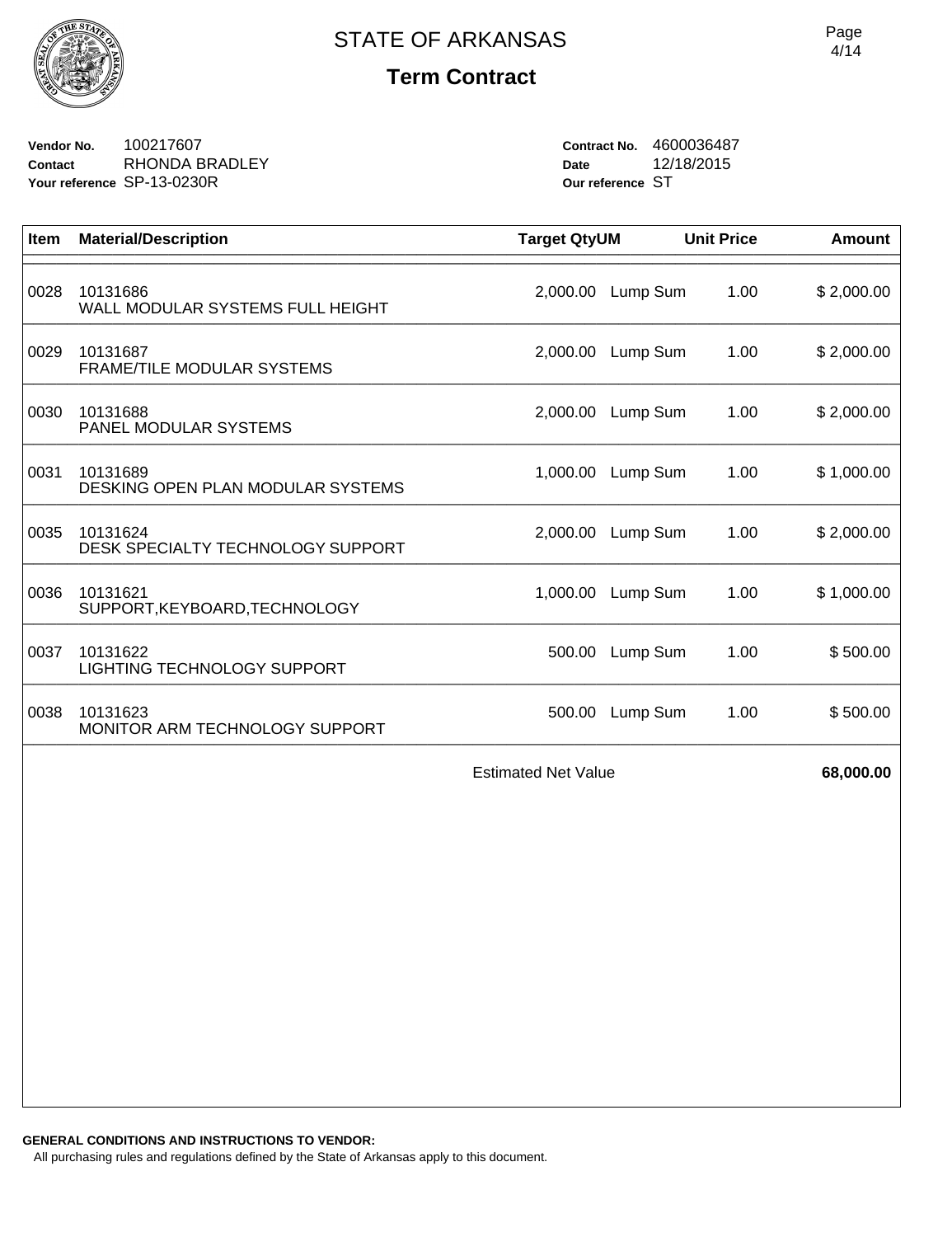

**Vendor No.** 100217607 **Contact** RHONDA BRADLEY **Your reference** SP-13-0230R

**Contract No.** 4600036487 **Date** 12/18/2015 **Our reference** ST

### SECTION 1 - GENERAL INFORMATION

1.1 INTRODUCTION: This is a non-mandatory statewide contract for the design, purchase, delivery and/or assembly/set-up of Office Furniture including accessories, replacement parts and attachments including any and all associated costs for delivery, set-up and debris removal including cartons and pallets from the premises.

1.2 COOPERATIVE PURCHASING PROGRAM PARTICIPATION: Arkansas' Purchasing Law provides that local public procurement units (counties, municipalities, school districts, certain nonprofit corporations, etc.) may participate in state purchasing contracts. The contractor therefore agrees to sell to Cooperative Purchasing Program participants at the option of the program participants. Unless otherwise stated, all standard and special terms and conditions listed within the contract must be equally applied to such participants.

1.3 TYPE OF CONTRACT: The contract will be a one (1) year term contract from the date of award. Upon mutual agreement by the contractor and OSP, the contract may be renewed on a year-to-year basis, for up to (six (6)) additional (one year terms) or a portion thereof. In no event shall the total contract term be more than seven (7) years.

1.4 PAYMENT AND INVOICE PROVISIONS: An itemized invoice addressed to the ordering entity shall reference purchase order number, contract number, quantity, description, list and net unit price. Installation/Labor and any other ancillary charges will be shown as a separate line item on all quotes and invoices.

Payment will be made in accordance with applicable State of Arkansas accounting procedures upon acceptance by the Agency. The State may not be invoiced in advance of delivery and acceptance of any commodity. Payment will be made only after the contractor has successfully satisfied the state agency as to the goods purchased. Contractor should invoice agency by an itemized list of charges. Purchase Order Number and/or Contract Number should be referenced on each invoice.

1.5 RECORD RETENTION: The contractor shall be required to maintain all pertinent financial and accounting records and evidence pertaining to the contract in accordance with generally accepted principles of accounting and other procedures specified by the State of Arkansas. Access will be granted upon request, to State or Federal Government entities or any of their duly authorized representatives.

Financial and accounting records shall be made available, upon request, to the State of Arkansas' designee at any time during the contract period and any extension thereof, and for five (5) years from expiration date and final payment on the contract or extension thereof.

1.6 PRIME CONTRACTOR RESPONSIBILITY: The contractor will be required to assume prime contractor responsibility for the contract and will be the sole point of contact with regard to all commodities, services and support. The prime contractor may delegate facilitation of contract orders to their "Authorized/Certified Dealers" only. This delegation will in no way relieve the contractor of any contractual obligations set forth in this Contract Award.

#### 1.7 CONTRACT INFORMATION

- 1. The State of Arkansas may not contract with another party:
	- a. Upon default, to pay all sums to become due under a contract.
	- b. To pay damages, legal expenses or other costs and expenses of any party.
	- c. To conduct litigation in a place other than Pulaski County, Arkansas
	- d. To agree to any provision of a contract; which violates the laws or constitution

### **GENERAL CONDITIONS AND INSTRUCTIONS TO VENDOR:**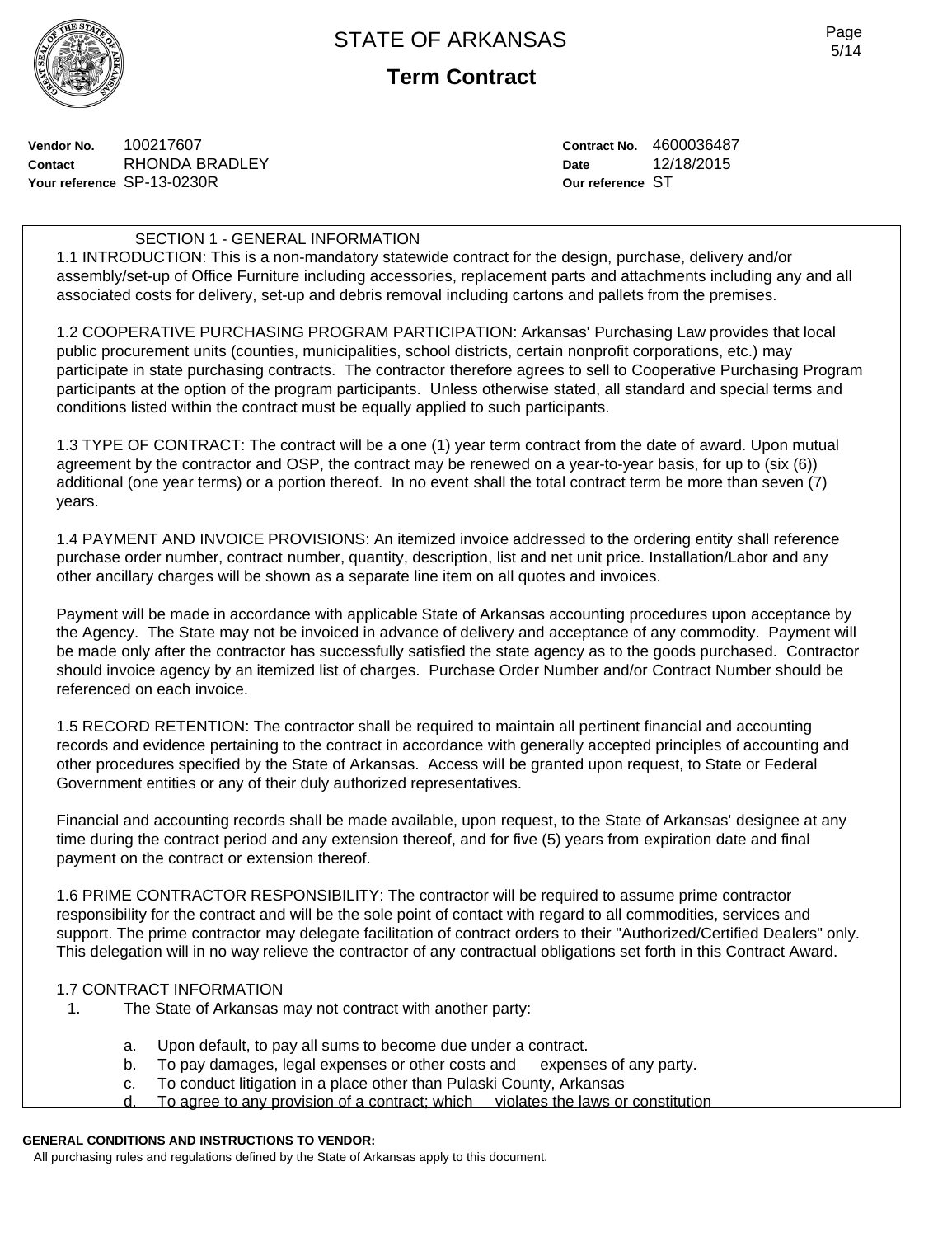

**Term Contract**

**Vendor No.** 100217607 **Contact** RHONDA BRADLEY **Your reference** SP-13-0230R

**Contract No.** 4600036487 **Date** 12/18/2015 **Our reference** ST

of the State of Arkansas.

2. A party wishing to contract with the State of Arkansas should:

- a. Remove any language from its contract which grants to it any remedies other than:
	- i. The right to possession.
	- ii. The right to accrued payments.
	- iii. The right to expenses of de-installation.
	- iv. The right to expenses of repair to return the equipment to normal working

order, normal wear and tear excluded.

- v. The right to recover only amounts due at the time of repossession and any unamortized nonrecurring cost as allowed by Arkansas Law.
- b. Include in its contract that the laws of the State of Arkansas govern the contract.

c. Acknowledge that contracts become effective when awarded by the State Procurement Official.

1.8 CONDITIONS OF CONTRACT: The contractor shall at all times observe and comply with federal and State laws, local laws, ordinances, orders, and regulations existing at the time of or enacted subsequent to the execution of this contract which in any manner affect the completion of the work. The contractor shall indemnify and save harmless the agency and all its officers, representatives, agents, and employees against any claim or liability arising from or based upon the violation of any such law, ordinance, regulation, order or decree by an employee, representative, or subcontractor of the contractor.

1.9 STATEMENT OF LIABILITY: The State will demonstrate reasonable care but shall not be liable in the event of loss, destruction, or theft of contractor-owned items to be delivered or to be used in the installation of deliverables. The contractor is required to retain total liability until the deliverables have been accepted by the "authorized agency official." At no time will the State be responsible for or accept liability for any contractor-owned items.

1.10 AWARD RESPONSIBILITY: The State Procurement Official will be responsible for award and administration of any resulting contract.

1.11 DELEGATION AND/OR ASSIGNMENT: The contractor shall not assign the contract in whole or in part or any payment arising there from without the prior written consent of the State Procurement Official. The contractor may delegate facilitation of contract orders to their "Authorized/Certified Dealers" only. This delegation will in no way relieve the contractor of any contractual obligations set forth in this Contract Award.

1.12 DISCOUNT CHANGE CLAUSE: The contractor may offer larger discount percentages for products, accessories, replacement parts and attachments at any time during the contract term.

1.13 LENGTH OF PRICE GUARANTEE: Discount percentages shall be firm for the term of the contract.

1.14 DELIVERY: FOB DESTINATION, INSIDE DELIVERY, FREIGHT PAID: Whenever possible, contractors should give the ordering entities 3 working days prior notice of any deliveries and/or installations. Furniture contractors will not be responsible for the removal/moving of existing furnishings unless requested by the ordering entity. Contractors should verify site readiness prior to delivery. All deliveries will be made during normal working hours unless otherwise arranged with the ordering entity. Contractor will communicate any scheduling delays and/or changes immediately. Agencies will not be responsible for any freight damage, concealed or otherwise.

#### **GENERAL CONDITIONS AND INSTRUCTIONS TO VENDOR:**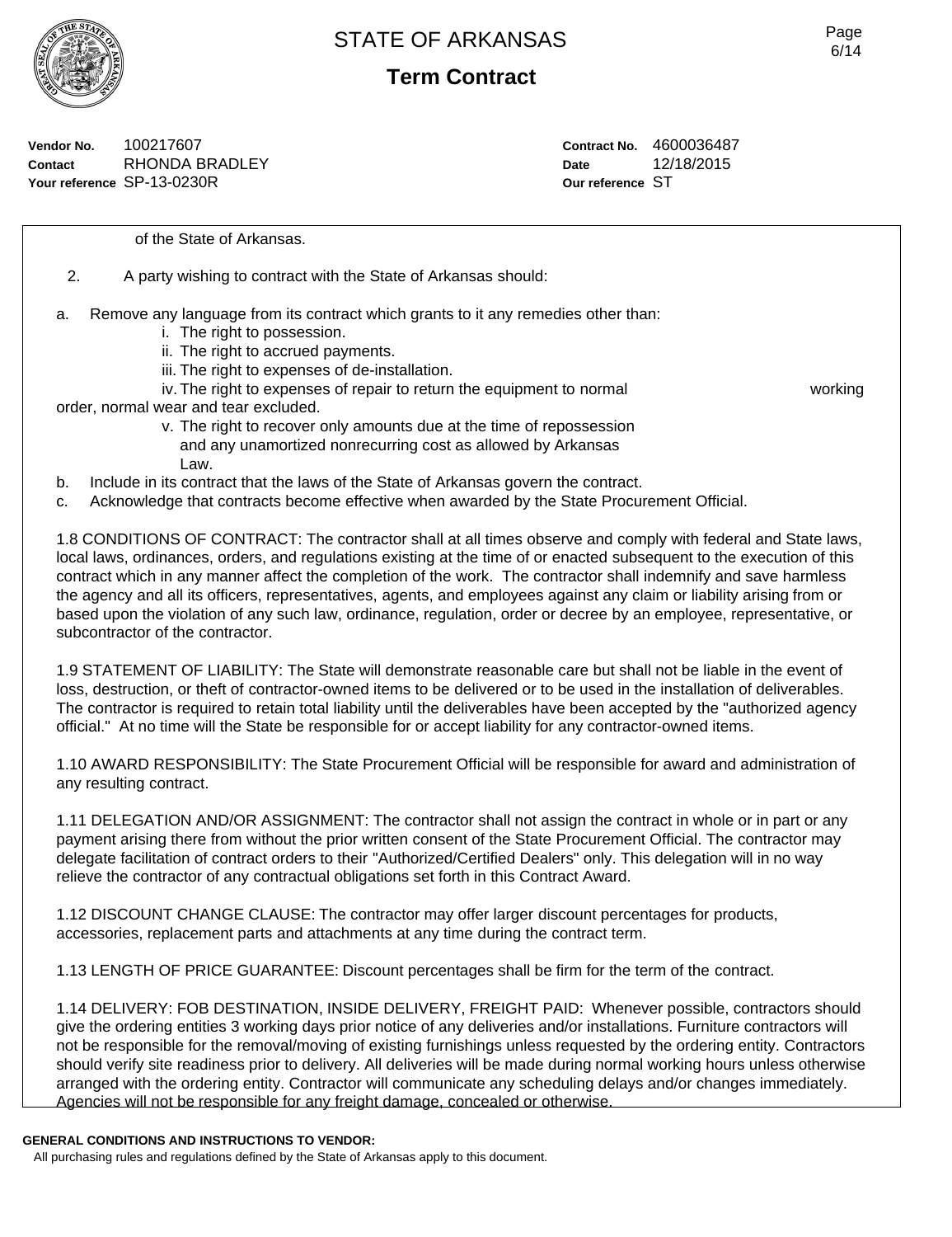

**Term Contract**

**Vendor No.** 100217607 **Contact** RHONDA BRADLEY **Your reference** SP-13-0230R

**Contract No.** 4600036487 **Date** 12/18/2015 **Our reference** ST

1.15 SPECIAL DELIVERY INSTRUCTIONS: All shipments will be FOB destination (as specified on Ordering Entity Purchase Order).

Delivery/Installation Instructions:

Due to the varying locations and circumstances involved in deliveries and installations, all deliveries and installations will be quoted on a project by project basis.

All installation, labor, and or delivery charges must be shown as a separate line item on quotes and invoices.

One of the following delivery methods must be specified on every Agency Purchase Order:

(1) Drop Shipped: Off loaded by carrier to an Agency loading dock or designated area. There will be no charge to the ordering Agency for this delivery method.

(2) Inside Delivery: Off loaded, un-boxed/wrapped and placed in pre-determined locations within the building. Contractor will be responsible for the removal of any trash, packaging materials, and cartons associated with the delivery.

(3) Delivered and Installed: Off loaded, and installed. Installation shall include but not limited to; any and all labor, material, and tools necessary to install furniture in accordance with approved plans and specifications and/or the direction of authorized agency personnel. The installation company will be responsible for the removal of any trash, packing material, and cartons associated with their installation.

The contractor/installation company will repair/replace (to the satisfaction of the ordering entity) any damage to the building or its contents that they (the contractor) caused in the course of their work. This includes but is not limited to: walls, floors, floor coverings, ceilings, elevators, doors, doorways, and any existing fixtures and furniture. The agency may withhold payment until repairs are satisfactorily completed.

1.16 ACCEPTANCE STANDARDS: Inspection and acceptance/rejection of products shall be made within thirty (30) days of receipt or upon completion of installation should that installation period extend beyond thirty (30) days. Ordering entity shall have the option to return any products within the thirty (30) days.

Return Requirements: Ordering entity shall coordinate returns with the Contractor. Upon notification by the ordering entity of a duplicate shipment, over-shipment or shipment in poor condition, the products must be promptly removed at the contractor and/or dealer's expense. Ordering entities reserve the right to return products for defects in material and/or workmanship. In the event of product return, the ordering entity reserves the right to accept either a full refund for the returned product or a replacement of the product.

Performance Requirements: The ordering entity reserves the right to inspect and verify that all deliveries are in accordance with specifications, both at the point of delivery and at the point of use. For orders that specify an "authorized party" to receive and inspect deliveries and/or installations, acceptance and inspection procedures must be performed by the "authorized party" to be considered and accepted by the ordering entity. Products inspected at the time of use are subject to refusal and return requirements for issues of quality such as defects in manufacturing and/or workmanship. Products will not be considered accepted by the ordering entity until the installation is complete for the applicable products.

**GENERAL CONDITIONS AND INSTRUCTIONS TO VENDOR:** All purchasing rules and regulations defined by the State of Arkansas apply to this document.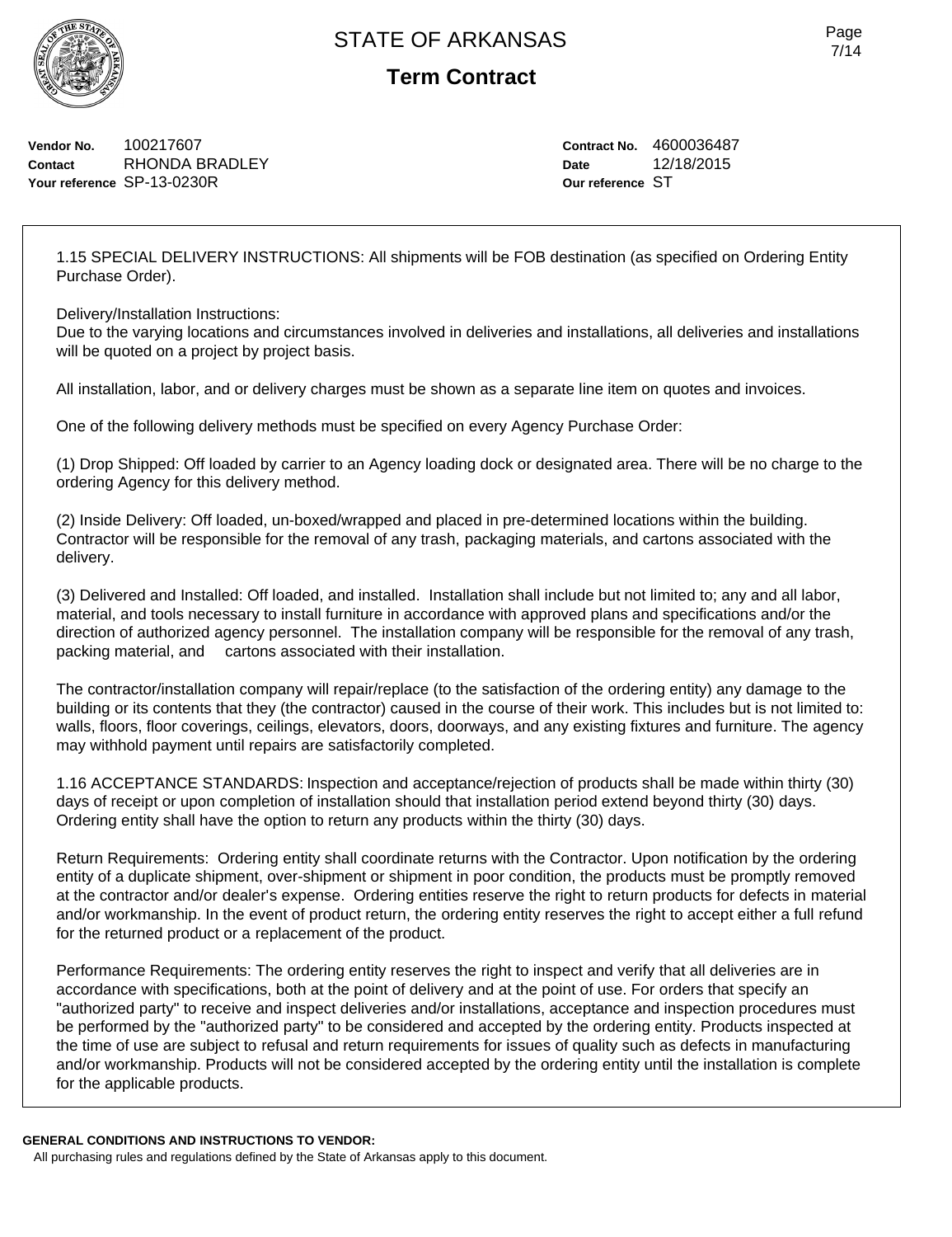Page 8/14

**Vendor No.** 100217607 **Contact** RHONDA BRADLEY **Your reference** SP-13-0230R

**Contract No.** 4600036487 **Date** 12/18/2015 **Our reference** ST

1.17 CANCELLATION: In the event the State no longer needs the service or commodity specified in the contract or purchase order due to program changes, changes in laws, rules, or regulations, relocation of offices, or lack of appropriated funding, the State may cancel the contract or purchase order by giving the contractor written notice of such cancellation thirty (30) days prior to the date of cancellation.

## SECTION 2 - SPECIFIC REQUIREMENTS

2.1 QUALITY: The items must be in conformance with normal industry standards as specified within this Contract Award.

2.2 GUIDELINES: The Office of State Procurement adheres to all guidelines set forth by the State and Federal Government concerning The Americans with Disabilities Act (ADA) as well as all mandated fire codes.

2.3 ORDERING PROCEDURE: Orders placed against this contract may be in the form of an agency issued purchase order on an as-required basis. Or an agency may also use the Arkansas State Purchasing Card (P-Card) to purchase furniture.

2.4 QUANTITY BASIS OF CONTRACT - NO GUARANTEED QUANTITIES: The contract established has no guarantee of any specific quantity and the State is obligated only to buy that quantity which is needed by its agencies.

2.5 MINIMUM ORDER QUANTITY: The State makes no commitment to purchase any minimum or maximum quantity, or dollar volume of products from the selected suppliers. Utilization of this agreement will be on an as needed basis by State Agencies and/or Cooperative Participants, Cities, Counties, Schools K-12, Colleges and Universities. The State will award to multiple suppliers; however, the State reserves the right to purchase like and similar products from other suppliers as necessary to meet operational requirements.

Note: Issuance of an award does not guarantee an order.

2.6 reporting requirements: The product manufacturer agrees to provide a yearly sales report to the Office of State Procurement. This report is due on the 15th of July following the year's activity. The report must include the total sales of all furniture orders against the contract. The report should include the following: reporting time period, manufacturer/dealer name, furniture category, quantity and dollar value of each item sold, and the name of the purchasing entity.

Note: OSP reserves the right to request a sales report on an as-needed basis.

Send report to:

Office of State Procurement Attn: Tim O'Brien 1509 W. 7th Street, Room 300 Little Rock, AR 72201-3966

Timothy.O'Brien@dfa.arkansas.gov

## **GENERAL CONDITIONS AND INSTRUCTIONS TO VENDOR:**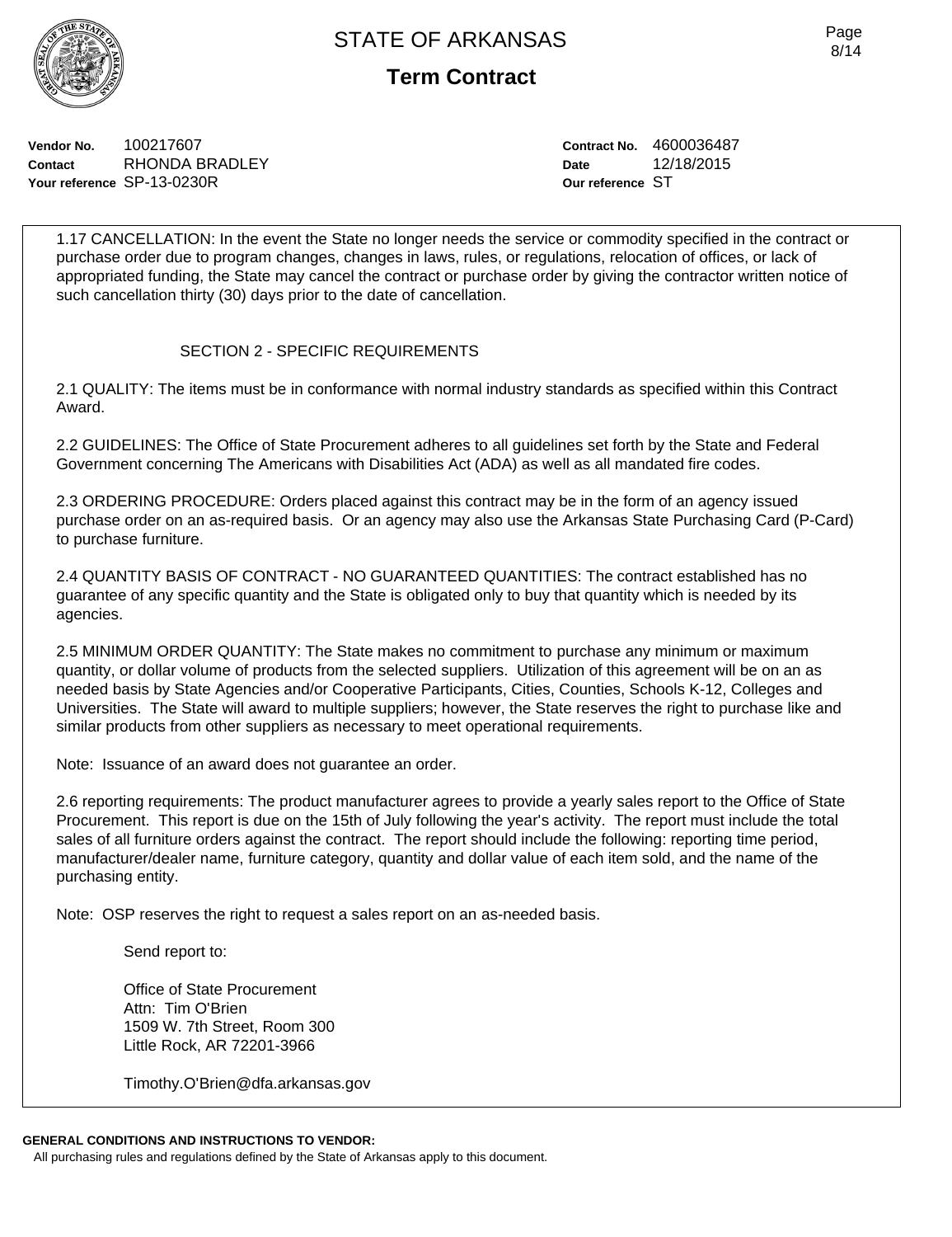**Term Contract**

**Vendor No.** 100217607 **Contact** RHONDA BRADLEY **Your reference** SP-13-0230R

**Contract No.** 4600036487 **Date** 12/18/2015 **Our reference** ST

2.7 FURNITURE CLASSIFICATIONS: Furniture classifications include but not limited to: Cafeteria, Dormitory, Library Shelving and Library Related, Lounge, Systems (Modular), School (Classroom), Freestanding, Seating, Filing Systems and Equipment, and Technology Support.

2.8 GENERAL DEFINITION OF PRODUCTS: Item 1: Cafeteria Furniture

· Mobile tables on rollers with or without benches or stools.

· Round and rectangular cafeteria tables without benches or stools.

Item 2: Dormitory Furniture

· Metal, wood, or wood clad metal wardrobes, beds and mattresses, night stands, chest of drawers, and single pedestal dormitory student desks with keyboard or center drawers.

Item 3: Library Shelving and Library Related Furniture

· Cantilever, reversed cantilever, four post library shelving (all of which include mobile shelving), and end panels for covering end of panels.

· Library Related Furniture, which includes but not limited to: book trucks, circulation desks, library tables, card catalogs, study carrels, storage cabinets, periodical racks, dictionary stands, and display cases.

Item 4: Lounge Furniture

· Upholstered wood, metal, or rotationally molded lounge seating which includes but not limited to: (lounge chairs, recliners, love seats, sofas, and assemblies and replacements only).

· Complimentary tables, benches, and ottomans for lounge seating. Manufacturers must have lounge seating to match tables, benches and ottomans.

· Upholstered wood or metal multiple seating, ganging seating, and tandem seating.

Item 5: Systems Furniture (Modular)

· A complete and comprehensive catalog of all systems furniture, including modular work stations, lines and accessories.

· Metal, wood or laminate modular furniture, these can include complimentary components such as keyboard drawers, task lights, tack boards, etc. and storage units.

Item 6: School Furniture (Classroom)

· Student desk, chair desks, tablet arm chairs and stools.

· Single unit pedestal teacher's desks

## **GENERAL CONDITIONS AND INSTRUCTIONS TO VENDOR:**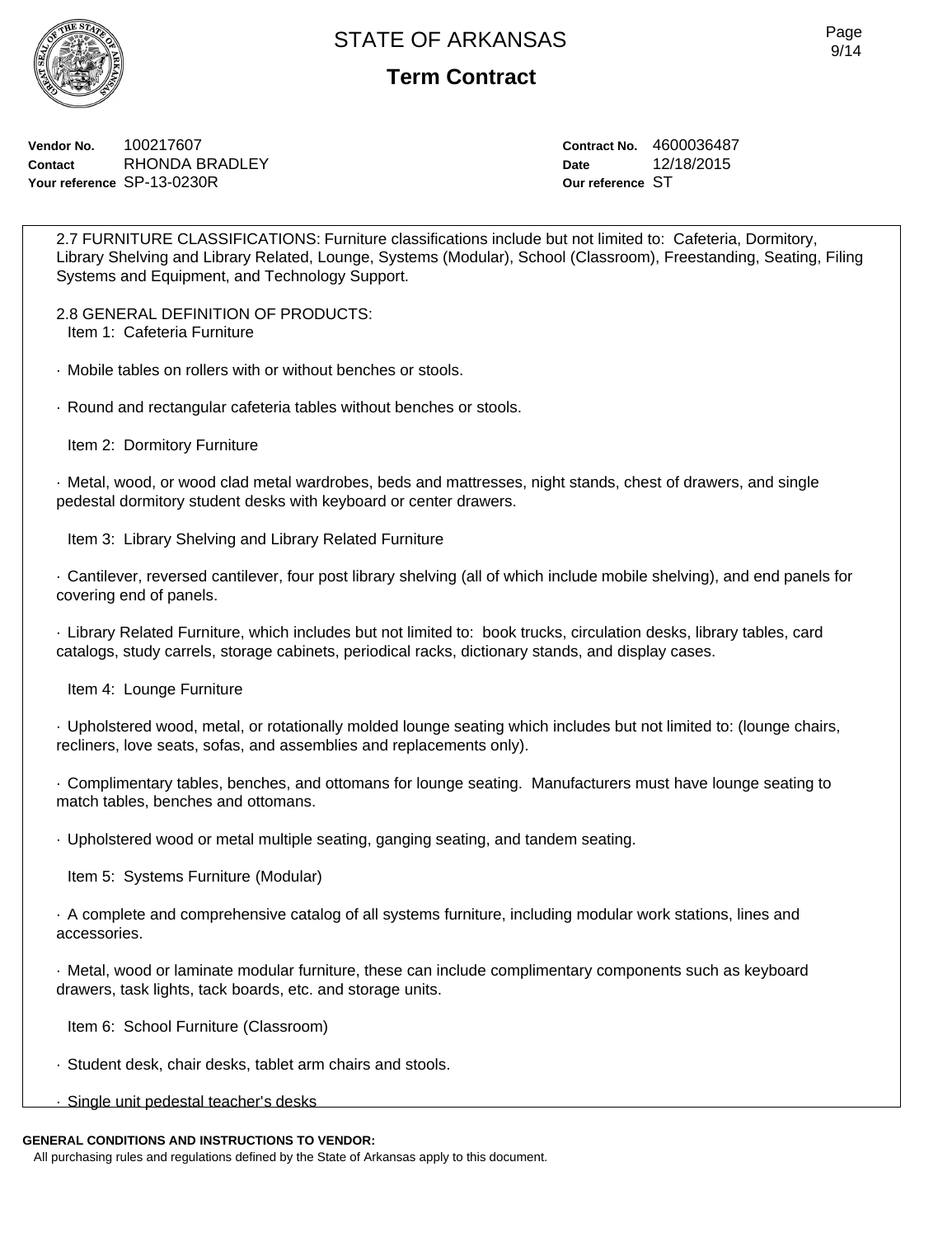

**Term Contract**

**Vendor No.** 100217607 **Contact** RHONDA BRADLEY **Your reference** SP-13-0230R

**Contract No.** 4600036487 **Date** 12/18/2015 **Our reference** ST

· Study carrels and storage cabinets

· Stacking chairs, student chairs and folding chairs

· Classroom activity, computer, folding, training tables and accessories, such as, ganging devices, electrical/data components and storage dollies.

Item 7: Freestanding/Casegoods Furniture

· A complete and comprehensive catalog of all case goods, furniture, (including folding and mobile) desks and tables.

· Conference room tables, lecterns, media cabinets, storage cabinets and presentation boards

Item 8: Seating

· A complete and comprehensive catalog of chairs, auditorium and general seating.

· Wood, metal or ergonomic seating which may include but limited to: executive, managerial, task, operational, stools, side, occasional, stacking, conference, and theater type seating.

· Products must meet or exceed ANSI/BIFMA requirements.

Item 9: Filing Systems and Equipment

· A complete and comprehensive catalog of filing systems including vertical and lateral files, bookcases, mobile cabinets and freestanding file cabinets.

Item 10: Technology Support Furniture

· A complete and comprehensive catalog of technology support furniture to support technology based learning environments.

ANY PERMANENT FURNITURE INSTALLATION for State Agencies as well as requested space alterations, attached fixtures, furnishings and erected additions must have Arkansas Building Authority (ABA) approval if:

- (a) The building is owned by ABA and/or
- (b) The product and installation exceeds the sum of \$20,000.00.
- (Excluding ABA exempt agencies)

Note: the Americans with Disabilities ACT and the Arkansas Fire Codes must be adhered to as set forth by local and federal guidelines by the ordering entity and the contractor.

Codes, Permits, Licenses for Permanent Installation:

The contractor must comply with all State mandatory licensing requirements prior to installation. Questions on licensing requirements should be directed to the State Licensing Board. Contractor must furnish and install all furniture and materials in compliance with all applicable codes, whether local, state, or federal; and that all permits or licenses required for installation will be obtained without cost to the State.

#### **GENERAL CONDITIONS AND INSTRUCTIONS TO VENDOR:**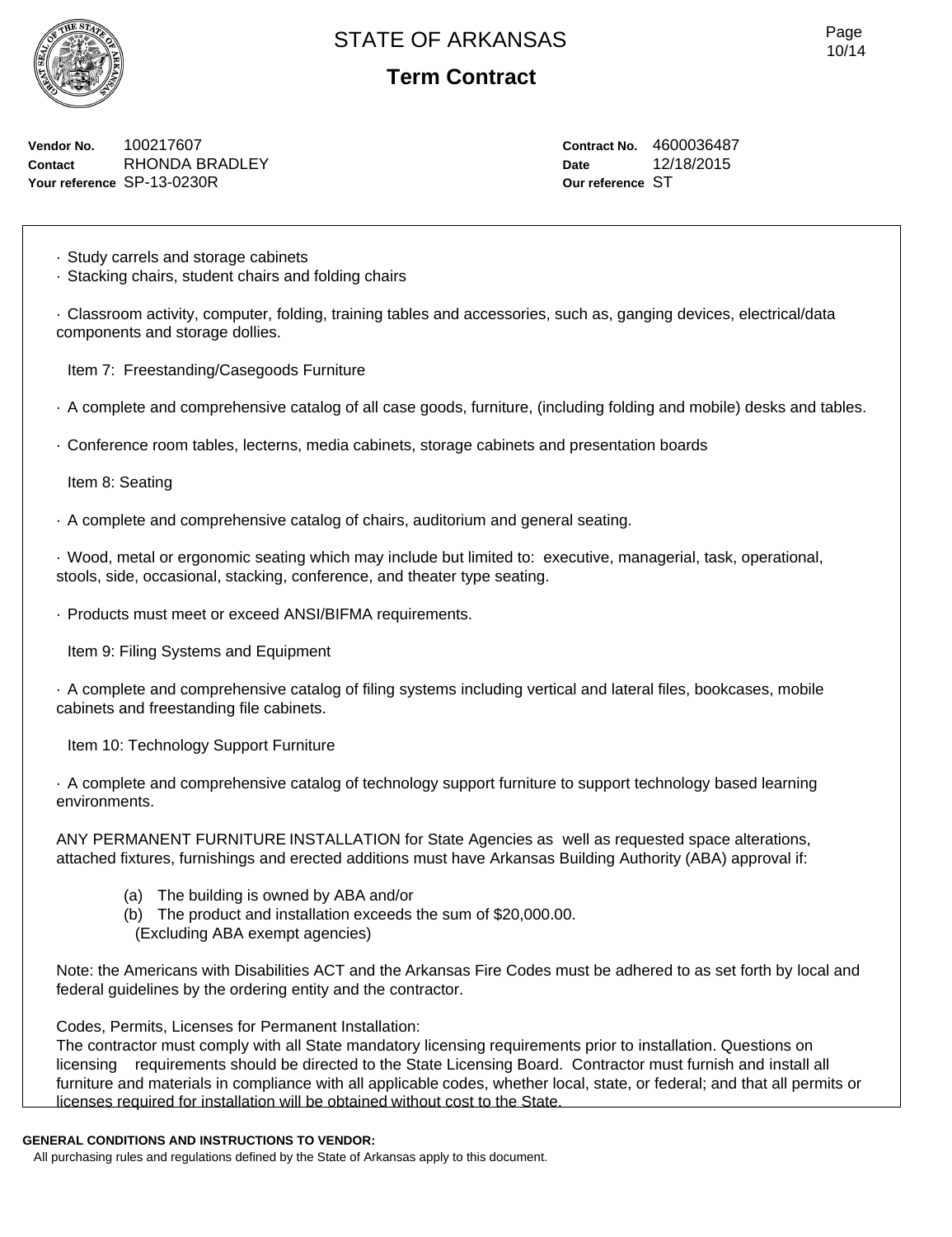Page 11/14

**Vendor No.** 100217607 **Contact** RHONDA BRADLEY **Your reference** SP-13-0230R

**Contract No.** 4600036487 **Date** 12/18/2015 **Our reference** ST

2.9 PRODUCT MANUFACTURER'S SUPPLIERS: Only those dealers/distributors listed by the manufacturer will be considered authorized to act on behalf of the Product Manufacturer.

2.10 CONTRACT RENEWAL PERIOD: FURNITURE ADDITIONS/DELETIONS: Contractors wishing to make furniture additions/changes to their contract during the contract period should be aware of the following:

additions/changes will be allowed only once during a contract period. No changes to discount percentages are allowed during this contract period.

Additions/changes must be submitted during the contract renewal period.

When requesting additions and/or changes; contractor shall submit a request either by letter or via email which shall include a list of all items being proposed for addition and/or change.

Contractor shall submit all required documents supporting any new items.

Product literature for all new items shall also be submitted with the request.

Contractor is responsible for submitting a complete name, address, email address, phone and fax numbers when a new dealer is added.

2.11 PRICE LISTS AND PRODUCT INFORMATION: Contractors should provide an electronic version of the proposed price list in an Excel format or pdf on a jump drive. Also provide a dealer list, if applicable in an Excel format with "read and write" capabilities on the same jump drive. No costs or expenses associated with providing this information in the required format shall be charged to the State of Arkansas. At the time of contract renewal contractor will furnish OSP with an updated dealer list and published price list.

2.12 LITERATURE: The manufacturer/dealer shall furnish price lists, catalogs, and description literature upon request by any using entity, and at no cost to the entity.

2.13 SPECIAL PACKAGING: Items shall be packaged and cartoned so as to protect the contents from damage during shipment, handling and storage. Shipping container shall have a label with the following information:

Name of Receiving Agency Agency Purchase Order Number Name of Supplier Item Description of Contents Manufacturer Name Model Name and Number

2.14 WARRANTY: Minimum acceptable warranty will be for a period of one year from the date of product acceptance by the ordering entity. Warranty shall cover defects in material and workmanship and shall cover all costs associated with the repair or replacement of defective items including labor, parts, transportation costs, travel time and expense, and any other costs associated with such repair or replacement.

If anytime during the first (1) year warranty period the product does not perform in accordance to manufacturer's

#### **GENERAL CONDITIONS AND INSTRUCTIONS TO VENDOR:**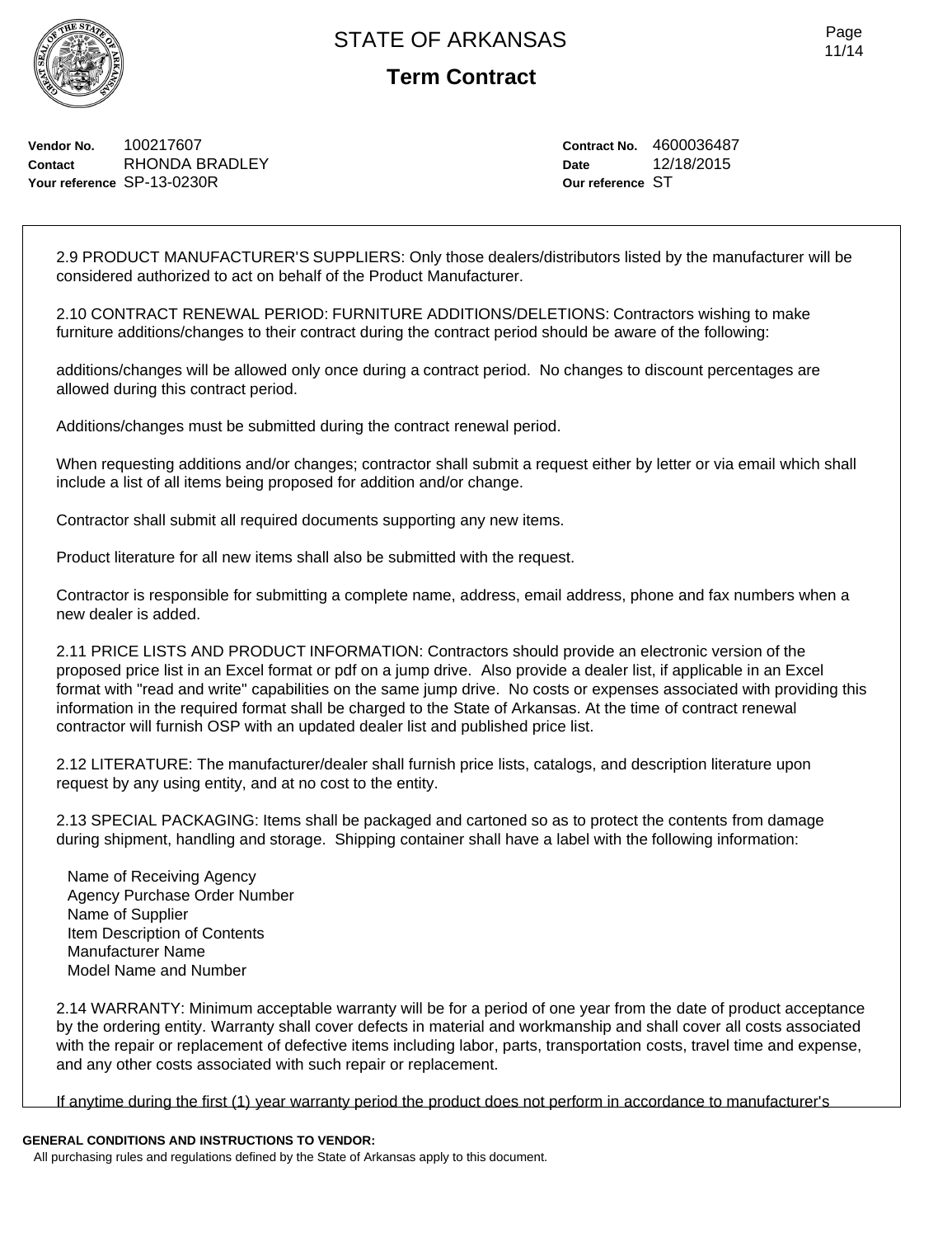



**Vendor No.** 100217607 **Contact** RHONDA BRADLEY **Your reference** SP-13-0230R

**Contract No.** 4600036487 **Date** 12/18/2015 **Our reference** ST

specification, the successful contractor will be notified in writing. The contractor shall pick up the product at the contractor's expense, and replace with product that meets or exceeds prior assembled product. Should product performance remain unacceptable to ordering entity, entity may request a full return of the purchase price (including taxes).

2.15 ORDER CANCELLATION: Users of this contract are advised that orders (all or part) cancelled or returned after acceptance of requested merchandise will be subject to a restocking fee of ten percent (10%) of the invoice amount (not to exceed \$500.00 per order) plus return freight charges. The amount authorized for payment of return freight will, in no instance, be more than original delivery charges documented by carrier. These charges may be applied, at the option of the supplier, to those orders which have been accepted. Orders cancelled prior to shipment or acceptance by ordering entity from the manufacturer will not be assessed charges.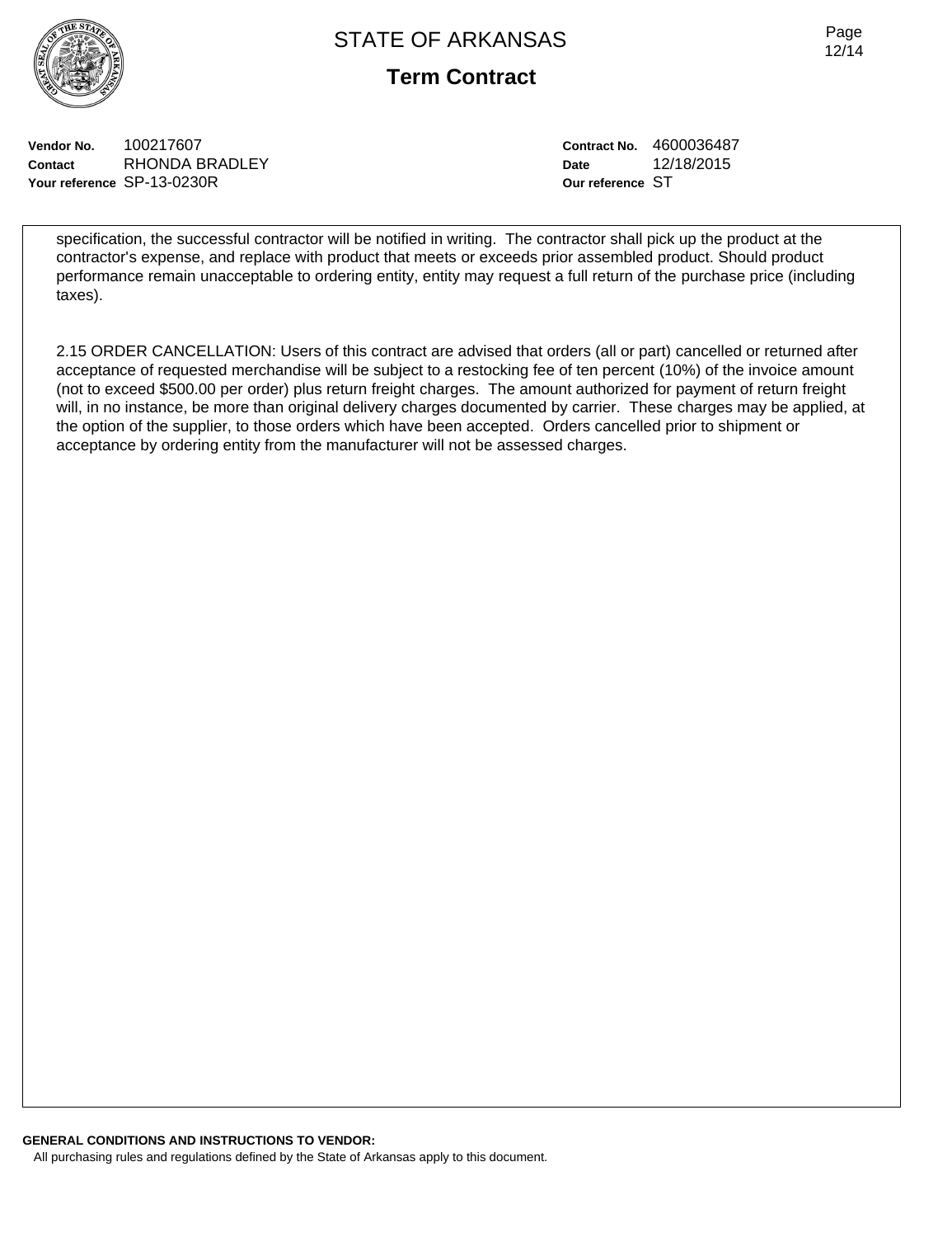

**Vendor No.** 100217607 **Contact** RHONDA BRADLEY **Your reference** SP-13-0230R

### TERMS AND CONDITIONS

1. GENERAL: All terms and conditions stated in the invitation for bid govern this contract

2. PRICES: Prices are firm and not subject to escalation, unless otherwise specified in the invitation for bid.

3. DISCOUNTS: All cash discounts offered will be taken if earned.

4. TAXES: Most state agencies must pay state sales tax. Before billing, the contractor should contact the ordering agency to find out if that agency must pay sales tax. Itemize state sales tax when applicable on invoices.

5. BRAND NAME REFERENCES: The contractor guarantees that the commodity delivered is the same as specified in the bid.

6. GUARANTY: All items delivered are to be newly manufactured, in first- class condition, latest model and design, including, where applicable, containers suitable for shipment and storage unless otherwise indicated in the bid invitation. The contractor guarantees that everything furnished hereunder will be free from defects in design, workmanship, and material; that if sold by drawing, sample or specification, it will conform thereto and will serve the function for which furnished. The contractor further guarantees that if the items furnished hereunder are to be installed by the contractor, such items will function properly when installed. The contractor also guarantees that all applicable laws have been complied with relating to construction, packaging, labeling, and registration. The contractor's obligations under this paragraph shall survive for a period of one year from the date of delivery, unless otherwise specified in the invitation for bid.

7. AWARD: This contract award does not authorize shipment. Shipment against this contract is authorized by the receipt of a purchase order from the ordering agency. A written purchase order mailed or otherwise furnished to the contractor results in a binding obligation without further action by either party.

8. DELIVERY: The term of the contract is shown on the face of the contract award. The contractor is required to supply the state's needs during this term. The number of days required to place the commodity in the receiving agency's designated location under normal conditions is also shown. Consistent failure to meet delivery without a valid reason may cause removal from the bidders' list or suspension of eligibility for award.

9. BACK ORDERS OR DELAY IN DELIVERY: Back orders or failure to deliver within the time required may be default of the contract. The contractor must give written notice to the Office of State Procurement and ordering agency of the reason and the expected delivery date. If the reason is not acceptable, the contractor is in default. The Office of State Procurement has the right to extend delivery if reasons appear valid. If the date is not acceptable, the agency may buy elsewhere.

10. DELIVERY REQUIREMENTS: No substitutions or cancellations are permitted without written approval of the Office of State Procurement. Delivery shall be made during agency work hours only, 8:00 a.m. to 4:30 p.m., unless prior approval for other delivery has been obtained from the agency. Packing memoranda shall be enclosed with each shipment.

#### **GENERAL CONDITIONS AND INSTRUCTIONS TO VENDOR:**